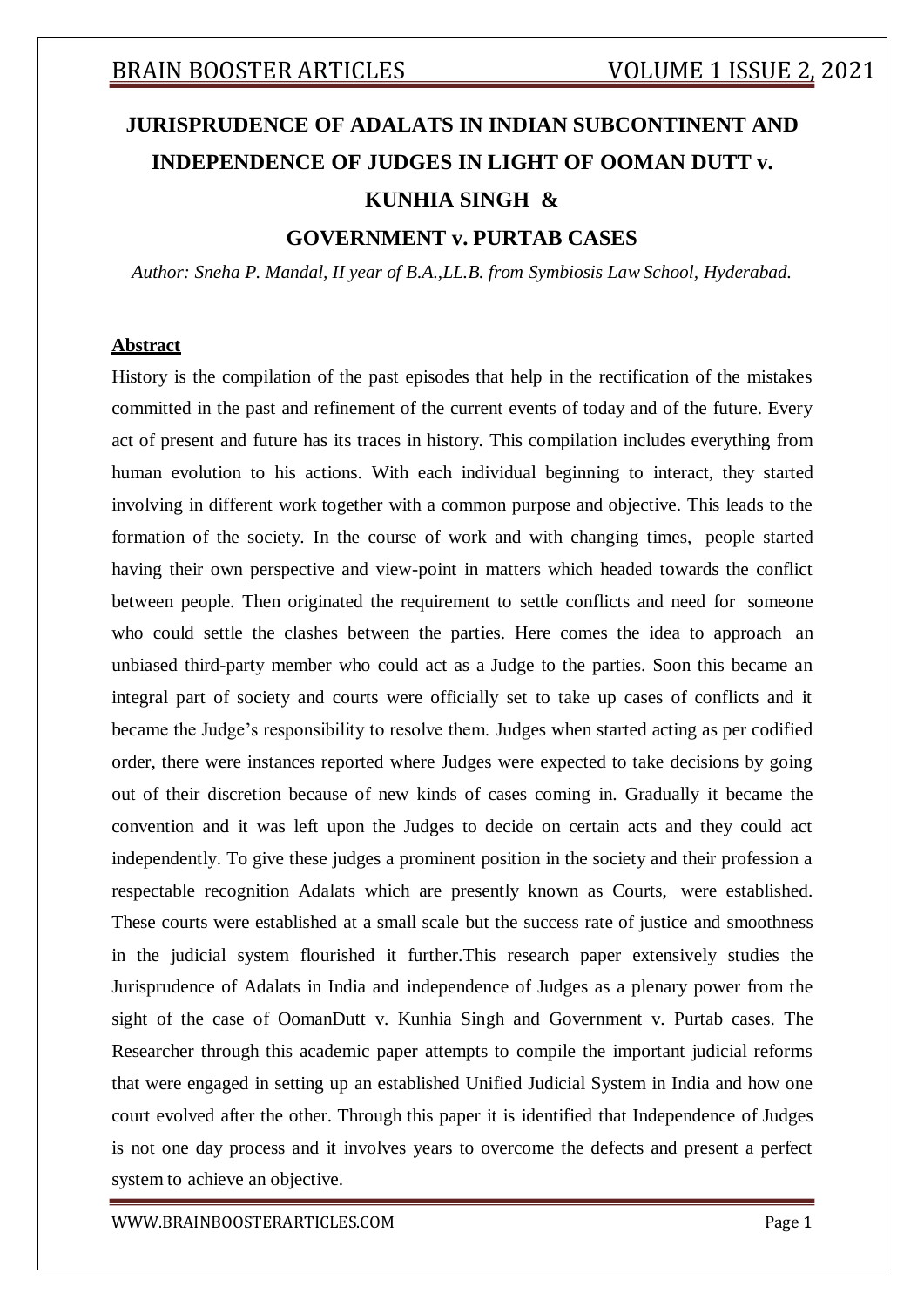History is partial science that lacks any distinctive field unlike sociology which is the science of society<sup>1</sup> or political science which is the science of polity. History is the subject that provides historical perspective and that historical perspective helps in enlightening the actions of the present.<sup>2</sup> It studies the action with the attitude of improving the societal context under certain conventions that governs the society. The Indian History is divided into three parts – the ancient, medieval and modern history. Indian modern history refers to the colonial subjugation of the country in the terms of robust process of ideological pervasion and osmotic take-over.<sup>3</sup> The present Indian Legal system is an influence of the Legal System introduced during the British colonial rule in India and the Judicial Administration structure prevalent during the eighteenth century under the emerging British power on the Indian sub-continent.<sup>4</sup> Judiciary is one such separate body that checks social harmony as coded in the law of that nation.<sup>5</sup>

The Judiciary at that time was single handily controlled by the Collector (the executive authority) who was responsible for administering the civil as well as criminal justice along with the task of collecting revenue. It was done as per the Warren Hasting's plan of 1772 which is known was Judicial Reforms Plan of 1772 that laid the foundation of concrete Adalat System in India.<sup>6</sup> Warren Hasting was the first governor general of India who wanted to formulate the Hindu polity by deriving universally unified regulative system from the Brahmanic code of Law to rule India by keeping Indian principles as the basis.<sup>7</sup> Personal laws were applied for solving the cases under the assistance of the Pandits and Qazis for the Hindu and Muslim Laws respectively, different courts known as Adalats were setup where their jurisdiction was decided, depending on the sum of money the cases involved in.<sup>8</sup> India previously had no uniform Judicial System where the cases can be heard in hierarchy. During the Mughal Empire, the religious heads of the respective religion decided upon the matters and the king was the final head of the justice. With the rule of Mughal dynasty fading away from the Indian subcontinent during  $18<sup>th</sup>$  century when very fewer areas were under their

<sup>1</sup> J.W. Swain, *Theory of History*, 20, J. PHIL., 281, 281-283 (1923).

<sup>2</sup> Barbara S. Lawrence, *Historical Perspective: Using the Past to Study the Present*, 9, ACAD. MGMT REV, 307, 307 (1984).

<sup>3</sup> B. SurendraRao, *The 'Modern' in Modern Indian History*, 29, SOC. SCI., 3, 4 (2001).

<sup>4</sup> Jon E Wilson*, Early Colonial India Beyond Empire*, 50, HIST. J., 951, 957 (2007).

<sup>5</sup> M. P. Singh, *Securing the Independence of the Judiciary- The Indian Experience*, 10:2, IND. INT'L & COMP. L.REV., 245, 245-246 (2000).

<sup>6</sup> H.V. SREENIVASA MURTHY & DR. V.S. ELIZABETH, HISTORY OF INDIA PART – II, 151, EBC Publishing (P) Ltd., Lucknow.

<sup>7</sup> Gloria Goodwin Raheja, *India: Caste, Kingship, and Dominance Reconsidered*, 17, ANN. REV. ANTHROPOLOGY, 497, 498 (1988).

<sup>8</sup>*Supra note* 6 at 152.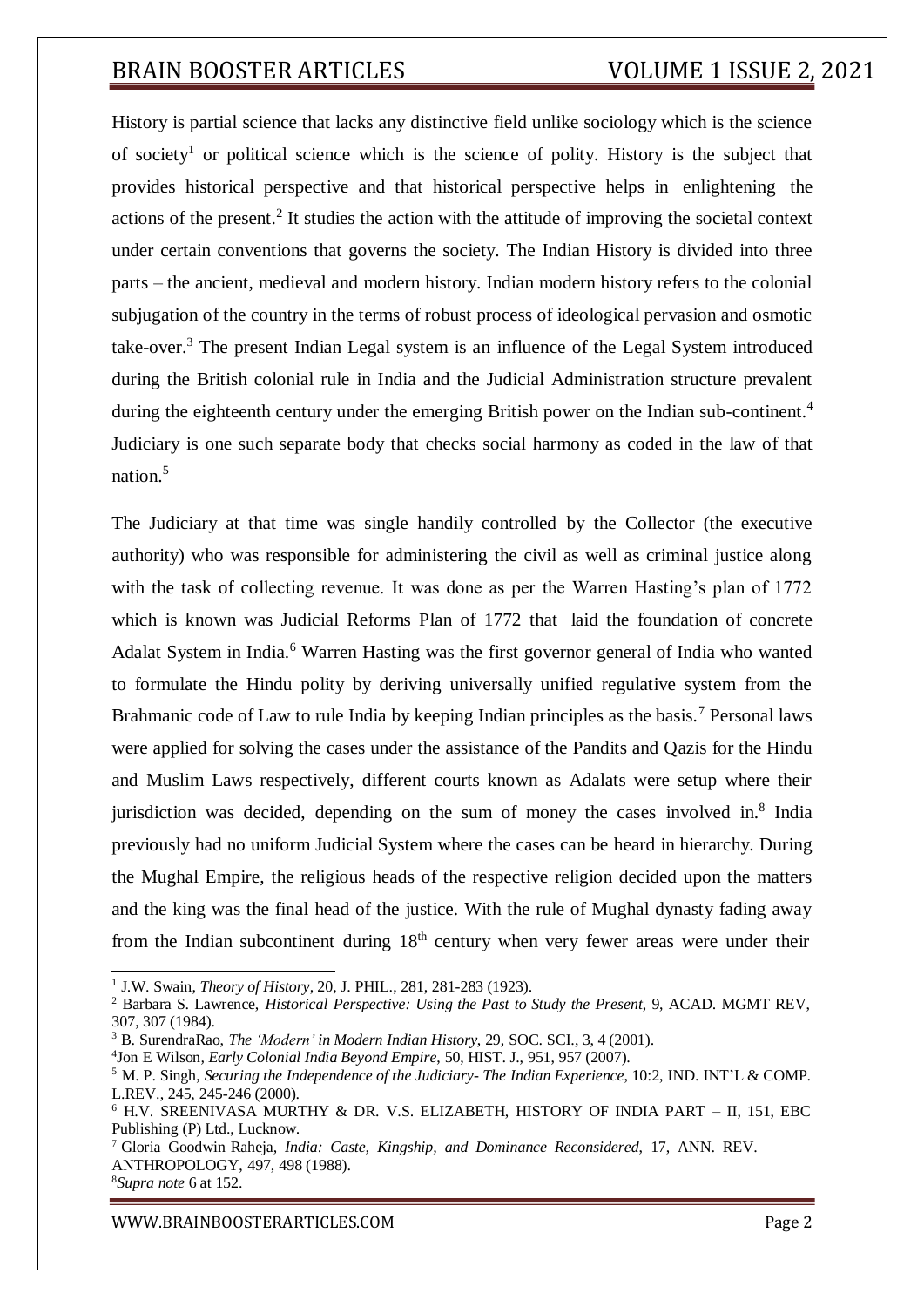control and the British East India Company started taking over<sup>9</sup>, the subcontinent first experienced established courts that arose out of the necessity in the disputes related to trade. To regulate the disputes in trade, the Royal Charter Act of 1726 was introduced by George I, on the demand from East India Company so that a proper and competent authority is in power for delivering speedy justice in regard to Civil Cases.<sup>10</sup>

This Charter Act also replaced the old practice of using reasonableness to decide upon cases with placement of legal experts in Admiralty Court and Mayor's Court.<sup>11</sup> The Admiralty Courts had its core jurisdiction over the global trade through waterways and deal with piracy in the maritime region.<sup>12</sup> The East India Company firstly acquired Madras from Raja of Madras, Bengal was extracted from the local rulers and Bombay had come in as a part of the dowry from the Portuguese. The Charter Act of 1726 made an attempt to bring in a uniform legal system to these provinces in India under the demands of East India Company traders. The Mayor's Court also known as Court of Records was presided over by the Mayor and nine Aldermen as the bench of judges<sup>13</sup>. Alderman assisted the Mayor to carry out the judicial function effectively. These courts were responsible for trying civil suits<sup>14</sup> of the previously acquired towns or any of the factories subject. The Mayor's court was not free from the influence of the executives and the Aldermen. Hence there was lack of Independence in the then judicial system. Judiciary was not separately recognised as an organ in India but it was the basic of the Uniform judicial machinery for justice that was ensured at all the presidencies of Madras, Bombay and Calcutta. With complete disintegration of the Mughal Empire, in 1750, a second phase of Adalat system in a more improvised form was introduced at central level in the city of Calcutta in Bengal province.

Robert Clive was the first Governor of the Bengal Presidency. He administered the entire machinery of the province between the time period of 1750 and 1772. He introduced the Policy of Diarchy which is also known by the name of Dual Government. Under this policy an office of Nawab was established and the appointed person would deal with the Diwan (Revenue) as well as the Nizam (Administration). This was done with the intention of taking

<sup>9</sup> L. S. Sutherland, *The East India Company in Eighteenth- Century Politics*, 17, THE ECON. HIS.REV., 15, 19 (1947).

<sup>&</sup>lt;sup>10</sup>Atul Chandra Patra, Landmarks in the Constitutional History of India, 5, J. INDIAN L. INST., 81, 93 (1963). <sup>11</sup> King George I, Charter of 1726.

<sup>12</sup>Shyam D. Nandan, *Admiralty Jurisdiction in India: Pre and Post Elizabeth*, 49, J. INDIAN L. INST., 81, 81 (2007).

<sup>13</sup>*Supra note* 10.

<sup>1044,</sup> 1045 (1963). <sup>14</sup> C. J. B. Larby, *The Centenary of the High Court of Calcutta, Bombay and Madras*, 12, INT'L COMP. L. Q.,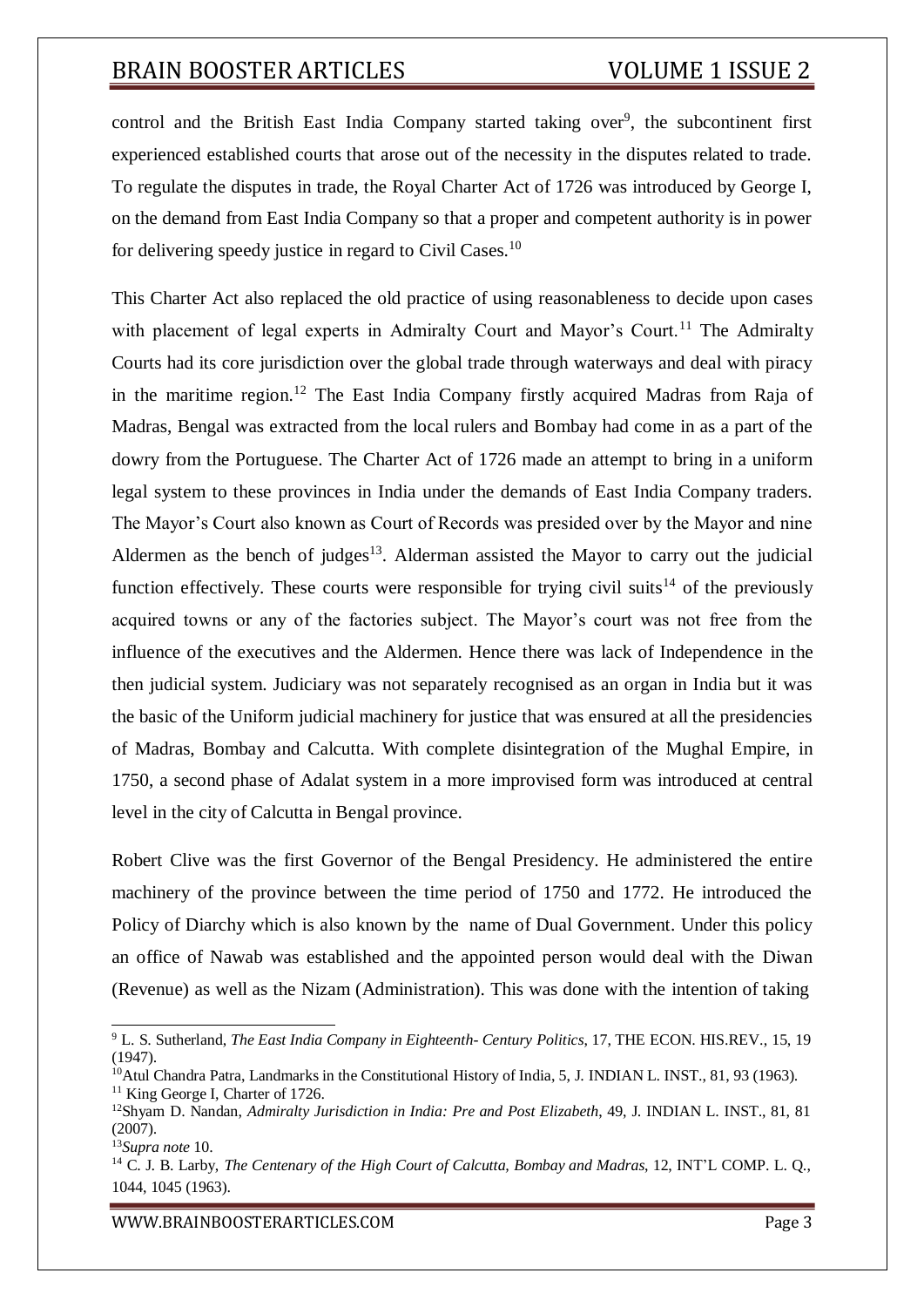over of the Bengal Administration by the method of camouflage. But the System was not a success because of the overburdening of a single authority by various roles and responsibility. The Police and the judicial powers of the Bengal province were also vested with the Nawab itself. This was because all the limbs of governance were not given distinctive recognition and they had the influence of one upon the other. This led to the lack of check and balance and increase of corruption in the administration. To restore the entire governance back to position Warren Hasting succeeded Clive with his Judicial Reforms of 1772. Under this reform, the office of collector was responsible for collecting revenue and adjudicating over civil as well as criminal cases. Earlier where the Nawab was over burdened with the administrative, judicial and revenue departments, Hasting's plan of 1772 overcame this drawback and appointed a separate office for administration. This reduced the influence of executive in the judicial precedents. The courts established under this plan had a fixed judge's bench at each level of court. A MoufussilDiwaniAdalat was established in each district where the collector was assisted by the Qazis and Pandits in matters of Muslims and Hindus respectively. The appeals of this court were heard in SadarDiwaniAdalat where the bench comprised of the Governor and his council. This was in regard with the civil justice. The lower court of criminal justice was the MofussilFaujdariAdalat which had the same composition as of MoufussilDiwaniAdalat and its appeals were heard in SadarNizamatAdalat<sup>15</sup> which was headed by the Daroga as the chief officer appointed by the Nawab itself and in the course of discharging his duties, he was assisted by three other Important officials – Qazi chief, chief mufti and three Maulvies. All these officials were involved in the revenue administration which again influences the working of the smooth and impartial judiciary as these officials were unable to work efficiently at both the aspect at one single time. To cover the defects of the previous plan Hasting brought in a new plan in 1774. Although this plan was an improvised version of 1772 reforms with minor changes in the hierarchy of appeal in the court of justice, still there were no satisfactory results as the new office of Provincial Council appointed took charge of the revenues as well as to decide upon the appeals for the lower courts.

In the 1780 plan of Hasting, a final need of the separation of executive and Judiciary was acknowledged and was called upon accordingly. The introduction of the Provincial Court of DiwaniAdalat was assigned to take up cases related to revenue only and settle the disputes. It

<sup>1044,</sup> 1045 (1963). <sup>15</sup> C. J. B. Larby, *The Centenary of the High Court of Calcutta, Bombay and Madras*, 12 INT'L COMP. L. Q.,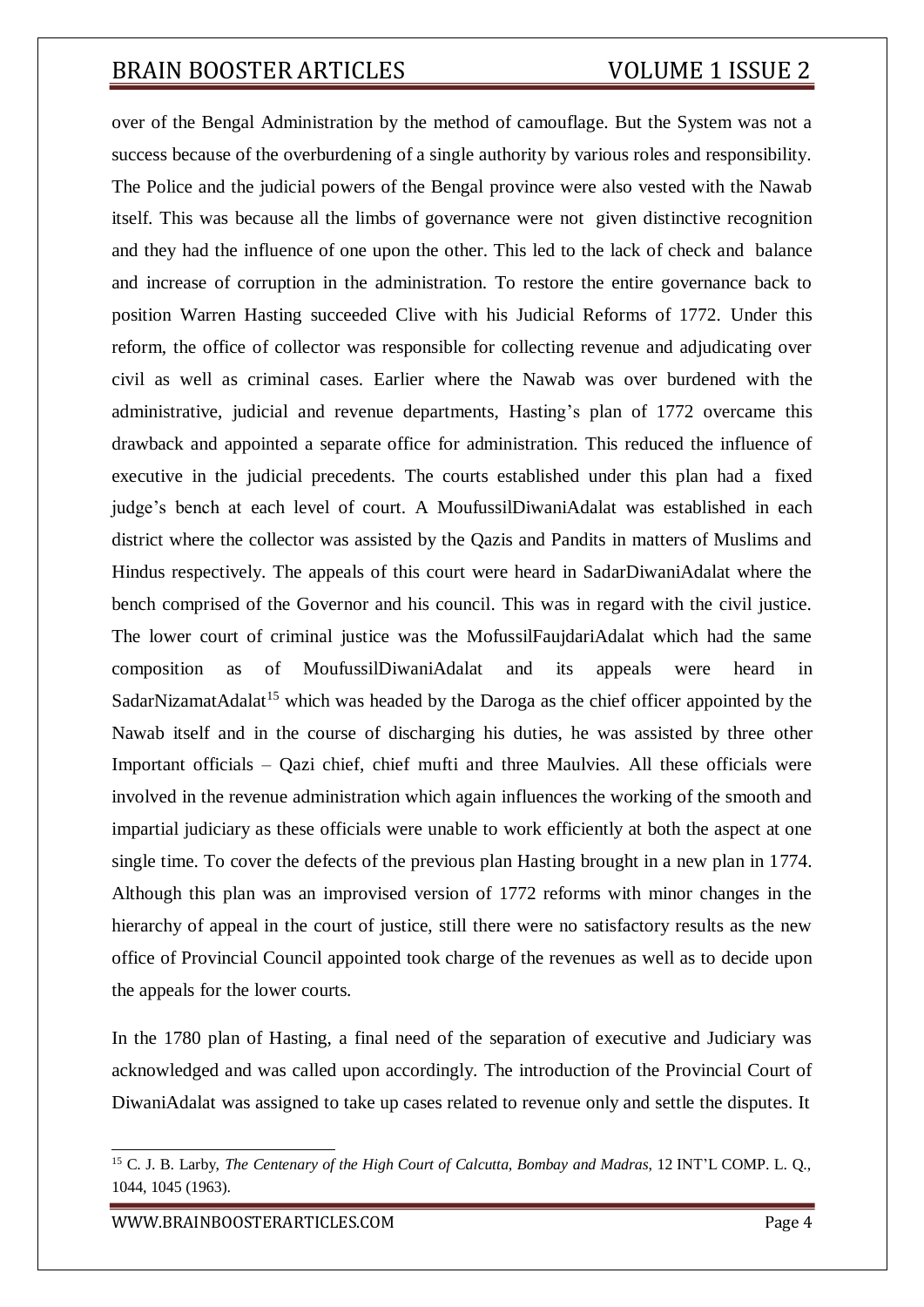was a welcoming change in the Indian history where for the first time Judiciary was given importance and distinctive appreciation. All measures were taken in terms of honorary basis to deliver impartial justice but the defect of lack of Covenant officers was identified. This drawback was modified by Sir Elijah Impey<sup>16</sup> and he clearly stated that personal laws of the native place shall be dealt by the native people themselves and the interference of any Englishman was forbidden. Gradually, number of courts was increased and maintenance of the court proceedings and cases taken up on daily basis was mandated for all courts. He also compiled the Civil Procedure Code for the first time in the country. His appointment as the only judge of the SadarDiwaniAdalat in 1780 gave the existing judicial reforms a better face.

Judicial Reforms of Lord Cornwallis and William Bentinck from 1786-1793 ensured the inclusion of covenanted servants with proper training and translation of the indigenous laws to English. During this time the Law commission was setup which codified the Indian Laws and it is a remarkable step towards improvement of the judicial administration and is followed till date. This separate representation of Judiciary was appreciated. Under Cornwallis' Judicial Reform, authority of Nawab in criminal cases was abolished and he shifted **Sadar Nizamat Adalat** to Calcutta and put it under the supervision of **Governor-General and the members of Council** whowere assisted by **Chief Qazi and Chief Mufti.** The Circuit Court that moved and visited each district twice a year was presided over by two of the company servants, Qazi, Mufti and Hindu pandits. Slowly with Cornwallis' plan of 1793, Judiciary got control over the executives where the collectors and executive officers were responsible to the Diwani Adalat for their actions. Judiciary began receiving supremacy. Governmental Liabilities was ensured were person can file suit for damages against the government in civil cases before Diwani Adalat like one can do against private person. To simplify the working of the Judges, the English laws were codified to the regulations and indigenous laws of India were also translated. Also earlier cases against English subjects were taken only by the Supreme Court in Calcutta but at this point of time, it was ensured that DiwaniAdalat presided over by any native person can try English man whose cases have to be within ten miles of the Calcutta city. Independence of the Judges of these courts was progressing. Previously the Judges were laden with other administrative task but now they were only responsible for judicial actions. Also the independency of the Judges was a convivial concept that came along with Cornwallis' reforms. Each bench of Judges was well

<sup>16</sup> C. J. B. Larby, *The Centenary of the High Court of Calcutta*, Bombay and Madras, 12, INT'L COMP. L. Q., 1044, 1046 (1963).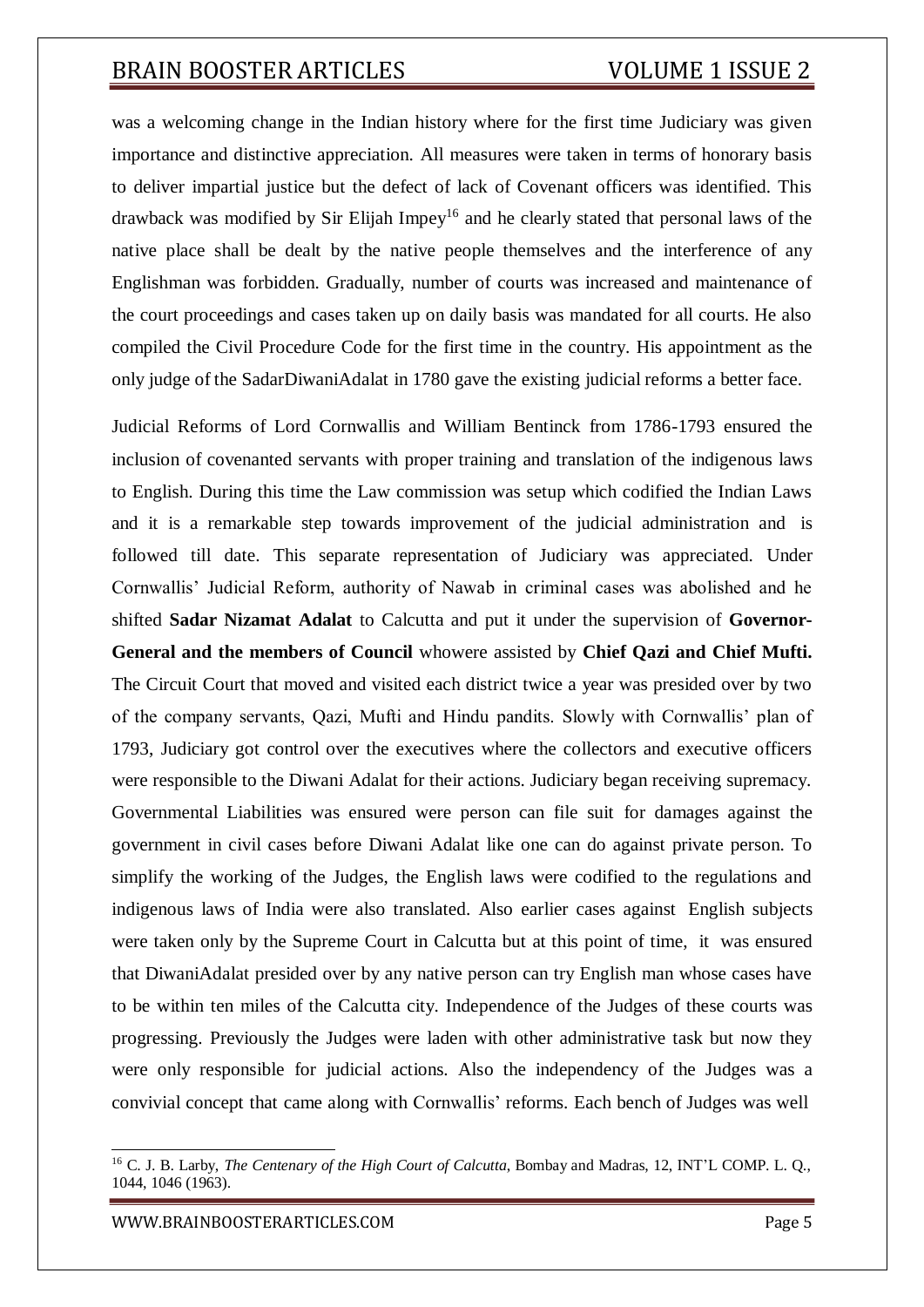independent to take and try cases under their jurisdiction. He also reorganised the hierarchy of all the Courts. The lowest court in the hierarchy was the Ameen's court that was only allowed to try cases referred by the Diwani Adalat. Munsif's Court was the second lowest court where Tehsildar and Zamindar were appointed as Munsif. These were only the native people. Both Ameen's and Munsif's court was newly introduced in 1793. Above them was the Registrar Court consisting of the company servants can deal with cases referred by the Diwani Adalat up to the sum of ₹2000. This was also first introduced in 1793. Registrar Court was headed by the Diwani Adalat and the appeal against whom was heard by the Provincial Courts of Appeal. Its jurisdiction was limited to civil cases directed by the government or by the Sadar Diwani Adalat. The highest of all courts in the hierarchy was the Sadar Diwani Adalat that consisted of Governor General and the council members. They could hear cases against the Provincial Courts of Appeal whose amount exceeded ₹1000. Also it had original jurisdiction over the cases not entertained in Provincial Courts of Appeal and also had the power to decide charges of corruption and incompetency of Judges in Provincial Courts. This was evident of the fact that judicial activity was the only concern that the judges had to look into and they were independent from the liability in any other part of governance. The sole duty of the Judges was to try cases and settle disputes.

Now after having slight independence from the duties of the other limbs of governance, independence of the judges within the court was taken care of. To constitute a court presence of two judges was mandatory and if upon as case both the Judges differed in opinion on a case, they postponed the hearing to the next date where a third judge could attend.<sup>17</sup> Also the court was supposed to administrate the law as given in the regulations but if any such rule that was not specified in the codified laws, the Judges were expected to act as per the justice, equity and good conscience.<sup>18</sup> Such instance where judges mostly had to act independently was in the matters of religious engagements. It was not possible to predict all situations that would come up in future and codify them into laws and regulations. The same was observed in the case of *Ooman Dutt v. Kunhia Singh*. 19

This was the case of Bengal province that was in relation to the child inheritance. The plaintiff was follower of Islamic religion before being an adopted child of a Hindu family. The issue that was raised by the plaintiff was regarding the share of property he is entitled to

<sup>19</sup>*OomanDutt v. Kunhia Singh* (1822), 3 S.D.A.R. 144.

<sup>&</sup>lt;sup>17</sup> ORBY MOOTHAM, THE EAST INDIA COMPANY'S SADAR COURTS 1801-1834, 20, INDIAN INST L., New Delhi.

<sup>18</sup>*Id* at 21.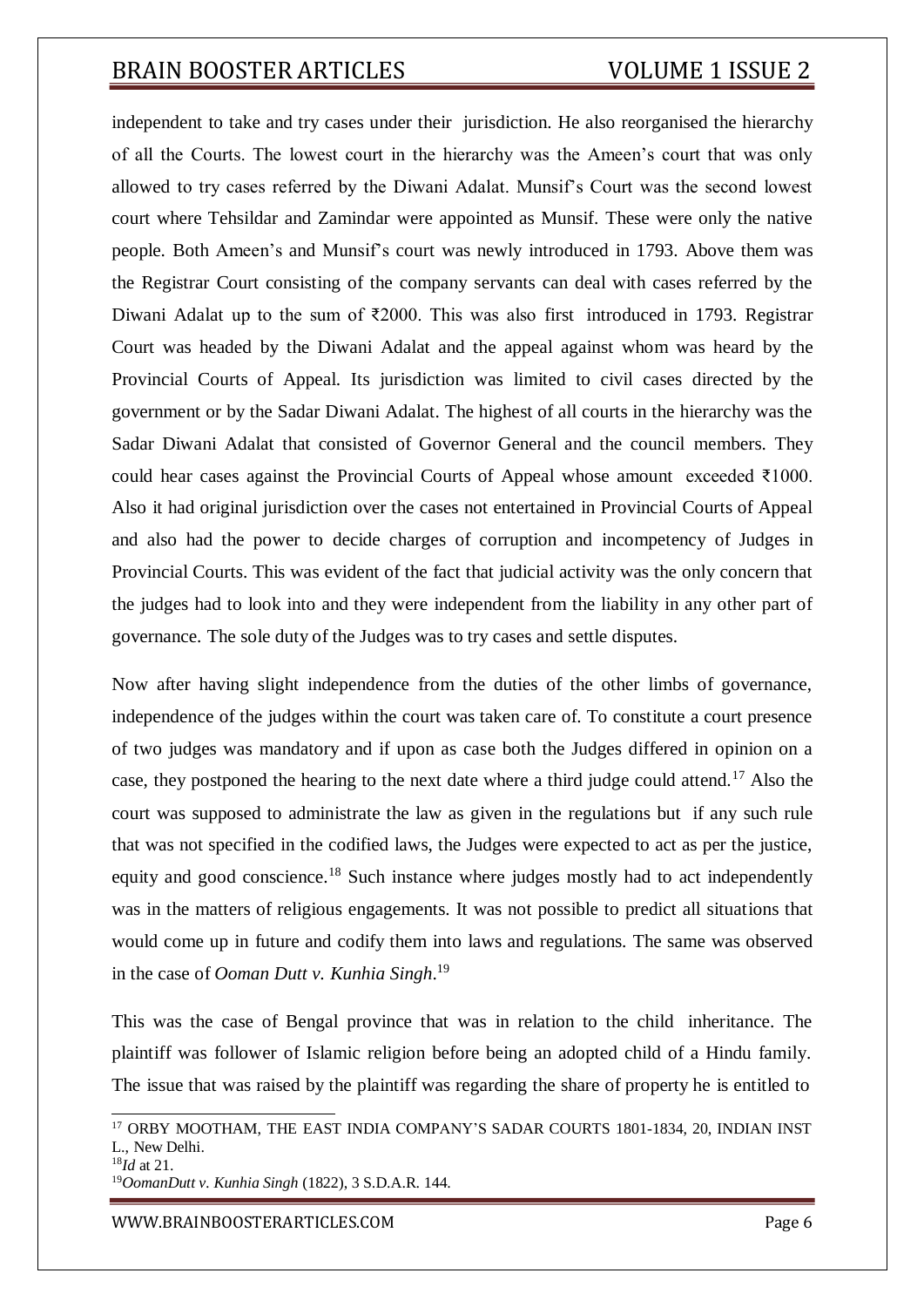which he wanted to get sorted from the Sadar Diwani Adalat. He filed a case in 1809 in the Zila court where the judge dismissed his plea. Following which the appeal was made in the provincial court in 1816 against the judgement of Zila court. Here also the appeal was dismissed. In the same year the plaintiff moved on to the Sadar Diwani Adalat under the special appeal where in 1820 it was admitted and came up for hearing before the third Judge. The validity in the form of the adoption was questioned by the three all English men judges bench and the same was referred to the court's pundits as it was a case of Hindu family. After a month the Pandits reverted back to the bench to check whether Kritima form of adoption was implemented in this case or not. In this form of adoption, the consent of the child has to be given during the lifetime of the father who is adopting the child. On this basis the case was directed to the trial Court to take further evidence of local custom. At this stage of proceeding it was four judge benches which consisted of the previous three judges and one pandit. As per the Mithila Law prevalent in the Bengal province in December 1821, the judges upheld the legality of adoption of the plaintiff but the application of inheriting the property was finally dismissed and stated invalid.

In another case of *Govt. v. Purtab<sup>20</sup>*, belonging to the same time frame in the year of 1816 where in the course of a robbery four villagers were murdered. They were asked to surrender by the Nizamat Adalat under Regulation 9 of 1808, within a fixed timespan but the defendants did not appear. Years later in 1821 when this timespan expired they were arrested and tried in Circuit court for murder with sentence to death. As per regulation 9 it was recommended that the offenders could only be tried for not obeying the orders of the court i.e. for Contumacy only if he were clear of all previous charges for which he was proclaimed. But the chief judge directed the defendants to be put on trial for contumacy and not having complied with the standings of proclamation. Out of the five judges, only two of then agreed that the original offence was outside the ambit of the said regulation. The chief judge held the conviction legal while the fifth judge held that the charge as proved but gave no opinion on legality of the proclamation. The fourth judge held the proclamation legal and the conviction proper. Courtney smith managed to show the recorded minutes to the chief Judge before the charge was prepared for signature. However the chief Judge declared the proclamation to be legal but the fifth judge thought it to be illegal and to this the second judge re-joined. Now it could be pointed out that the three out of five majorities was present where the contumacy trial must be quashed. The chief and the fourth judge however adhered to their opinions and

<sup>20</sup>*Govt. v. Purtab and ors.,*1832, 2 N.A.R. 248.